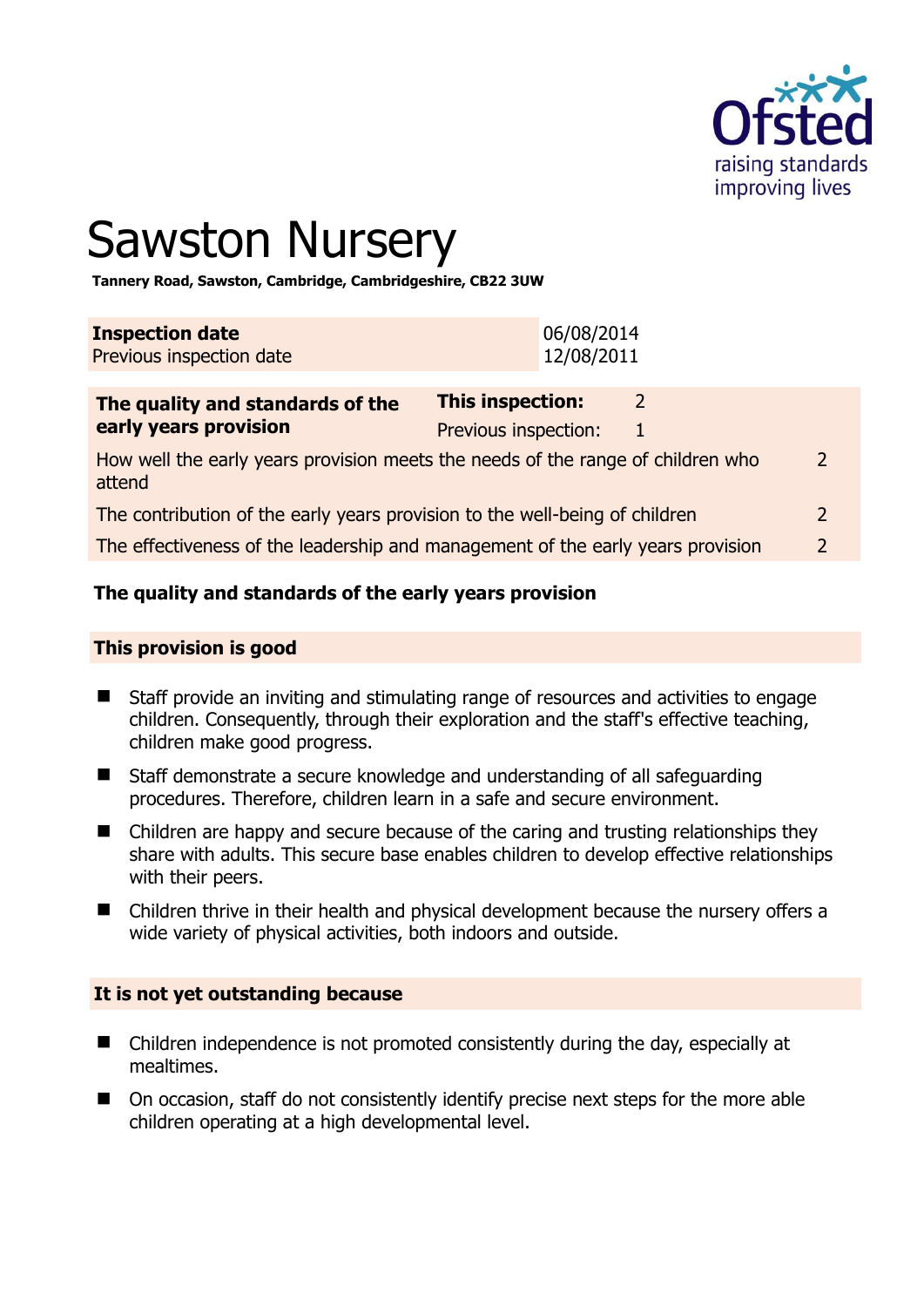# **Information about this inspection**

Inspections of registered early years provision are:

- $\bullet$  scheduled at least once in every inspection cycle the current cycle ends on 31 July 2016
- scheduled more frequently where Ofsted identifies a need to do so, for example where provision was previously judged inadequate
- **•** brought forward in the inspection cycle where Ofsted has received information that suggests the provision may not be meeting the legal requirements of the Early Years Foundation Stage or where assessment of the provision identifies a need for early inspection
- **•** prioritised where we have received information that the provision is not meeting the requirements of the Early Years Foundation Stage and which suggests children may not be safe
- scheduled at the completion of an investigation into failure to comply with the requirements of the Early Years Foundation Stage.

The provision is also registered on the voluntary and compulsory parts of the Childcare Register. This report includes a judgment about compliance with the requirements of that register.

# **Inspection activities**

- $\blacksquare$ The inspector observed activities in the nursery rooms and the outside learning environments.
- The inspector carried out a joint observation with the manager.
- The inspector looked at children's assessment records, planning documents and other documents, including the safeguarding policy.
- The inspector checked evidence of suitability and qualifications of practitioners working with children.
- The inspector took account of the views of parents and carers spoken to on the day.

# **Inspector**

Jill Hardaker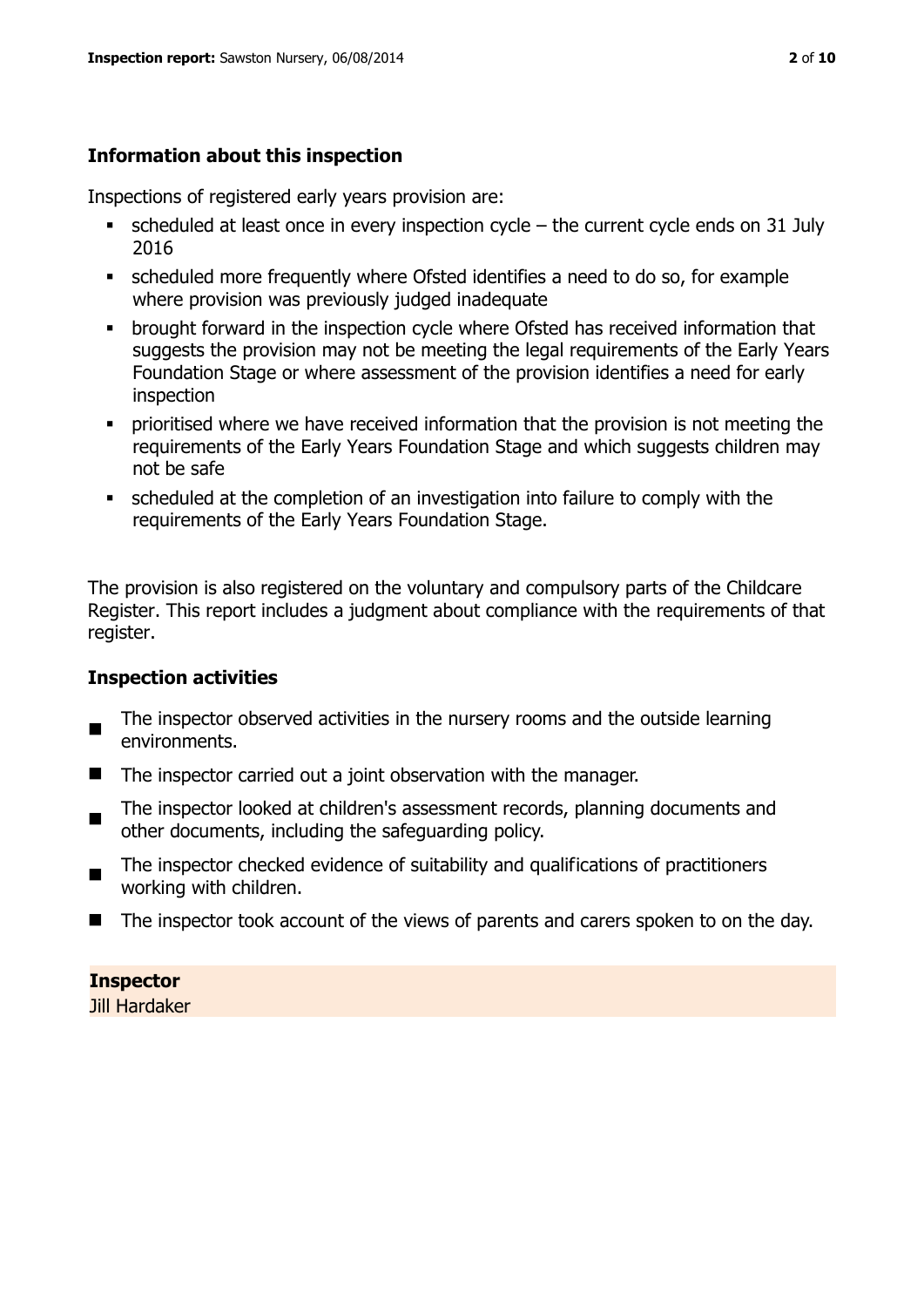# **Full report**

#### **Information about the setting**

Sawston Nursery was registered in 2001 and is on the Early Years Register and the compulsory and voluntary parts of the Childcare Register. It is situated in purpose- built premises in the Sawston area of Cambridgeshire, and is managed by a board of directors. The nursery serves the local area and is accessible to all children. There are enclosed areas available for outdoor play accessible from each room. The nursery opens Monday to Friday all year round. Sessions are from 8am until 6pm. Children attend for a variety of sessions. There are currently 133 children on roll who are in the early years age group. The nursery provides funded early education for two-, three- and four-year-olds. It supports children who speak English as an additional language and children with special educational needs and/or disabilities. The nursery employs 41 members of staff. Of these, one holds an appropriate early years qualification at level 5, one holds level 4, 21 hold level 3 and six hold level 2.

# **What the setting needs to do to improve further**

#### **To further improve the quality of the early years provision the provider should:**

- encourage further children's developing independence skills by consistently supporting them to do things for themselves
- $\blacksquare$  strengthen the precision and focus of staff's identification of next steps for the more able children operating at a high developmental level.

#### **Inspection judgements**

#### **How well the early years provision meets the needs of the range of children who attend**

The nursery has a wide variety of toys and resources that children can easily access, both inside and outdoors, covering all seven areas of learning. The children are constantly interested in the wide variety of experience available to them. An activity using foam and paint engages the children well. Children's individual needs are met as staff support them by, for example, providing brushes and rollers for those who want to join in but who do not want to use their hands. Consequently, children make good progress in their learning and development. Staff have good knowledge of the children and make timely interactions in order to extend children's learning. For example, while children play in the role-play campsite, a staff member enhances their learning by asking effective questions and modelling imaginative play. Consequently, children manage their own play, organising themselves into roles and sustain their imaginative learning for a considerable amount of time.

The quality of teaching is good. Speaking and listening skills are promoted during group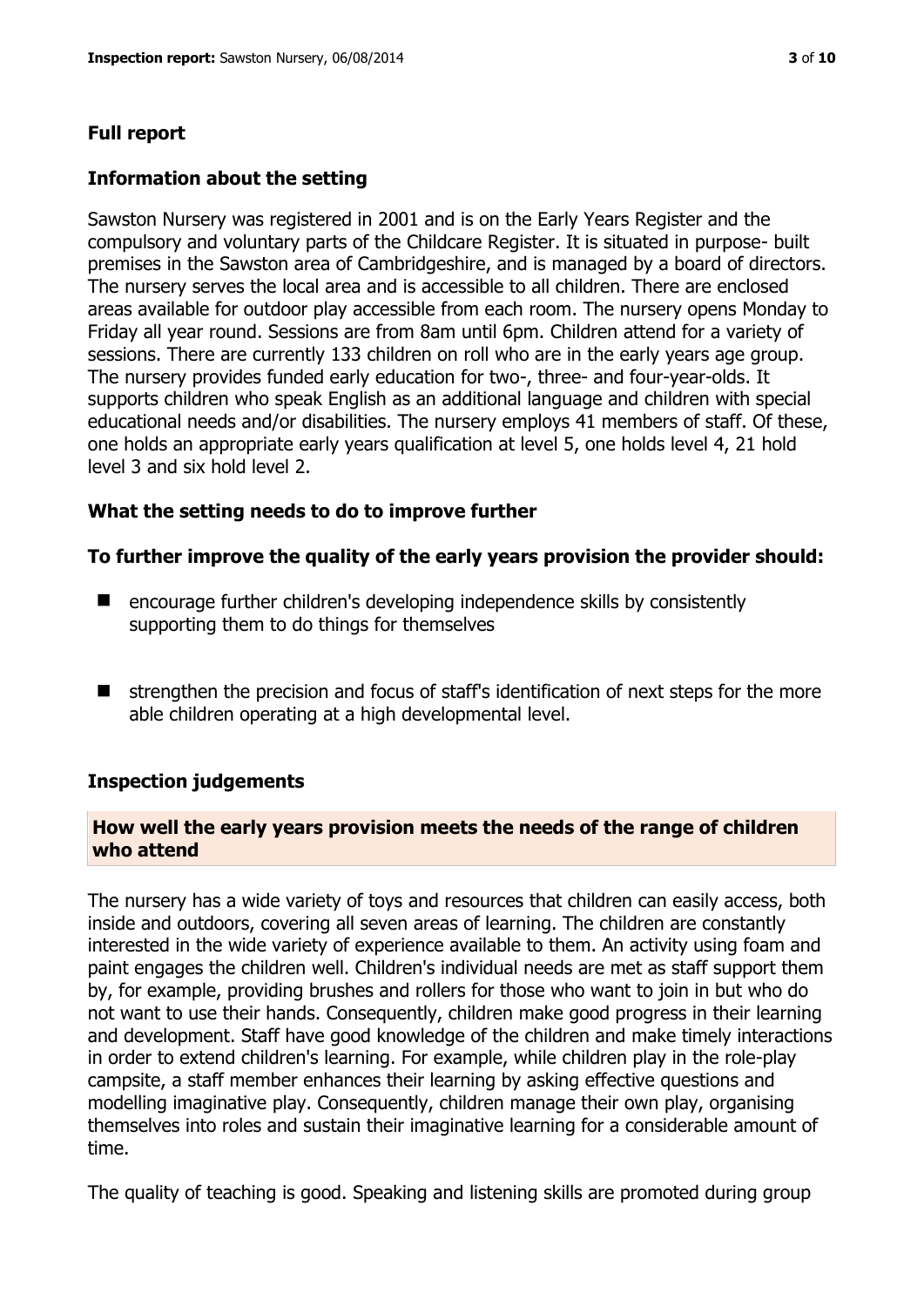times. A group of children engage in a music and movement session with the very enthusiastic staff members. They are encouraged to listen and follow instructions, and use their body to make movements. The children show excellent listening skills and this is further developed as they are encouraged to listen to musical instruments and talk about 'loud' and 'quiet' sounds. The staff in all rooms encourage children's development in mathematics as they count, point out numbers and use mathematical language in conversations. Young children play with shape sorters and inset puzzles, and they enjoy working out which shape goes where. Mark making is given priority as many opportunities are offered, such as water marking outdoors, making marks in foam, and in the preschool, drawing detailed pictures and name writing, Consequently, children are developing the skills required for school very well.

Children's starting points are clearly identified and effective planning and teaching ensure most children are well prepared for the next stage in their learning. Most of the staff members have a good understanding of their key children's development and next steps. The staff in each room make sure that the planning shows how the experiences on offer follow children's needs and interests. However, there are occasions where staff do not consistently identify precise next steps for children operating at a high developmental level. Consequently, the more able children are not always attaining the highest possible levels of achievement. Most parents feel they are well informed about their child's progress. Daily conversations with the key person and an open-door policy enable parents to have access to their child's development folder. The manager has plans to encourage parents to contribute observations about their child's learning at home, in order to enable children to have expanded learning opportunities and further develop the already good partnership with parents.

# **The contribution of the early years provision to the well-being of children**

Children feel secure in the calm, caring, enabling environment. They are happy and enjoy their time at the nursery. All staff have high expectations of behaviour and are consistent in their approach. Therefore, children's behaviour is good and they develop skills to cooperate and sort out disagreements with their peers. Effective friendships are being made. The settling-in procedure for babies is robust and ensures the key person has a good understanding of the child's needs. Babies' individual routines are given priority and, as far as possible, the key person carries out nappy changing and feeding. This consistent approach enables babies to settle in very well and build a secure relationship with their key person. The staff are good role models and enjoy being with the children. They show respect for the children and support them well. Consequently, children feel emotionally secure and become active learners.

The staff proactively encourage the children to adopt healthy lifestyle choices. Vegetables growing in the garden enable the children to understand how food grows. They excitedly show staff a flower on the beanstalk and tell them that will turn into a bean. Children's excitement at eating the beans is further extended when the chef comes out into the garden to tell them how they can be cooked for lunch. Healthy food at mealtimes and freely available water promote children's health and well-being. Staff encourage children to be independent by washing their hands before and after eating and dressing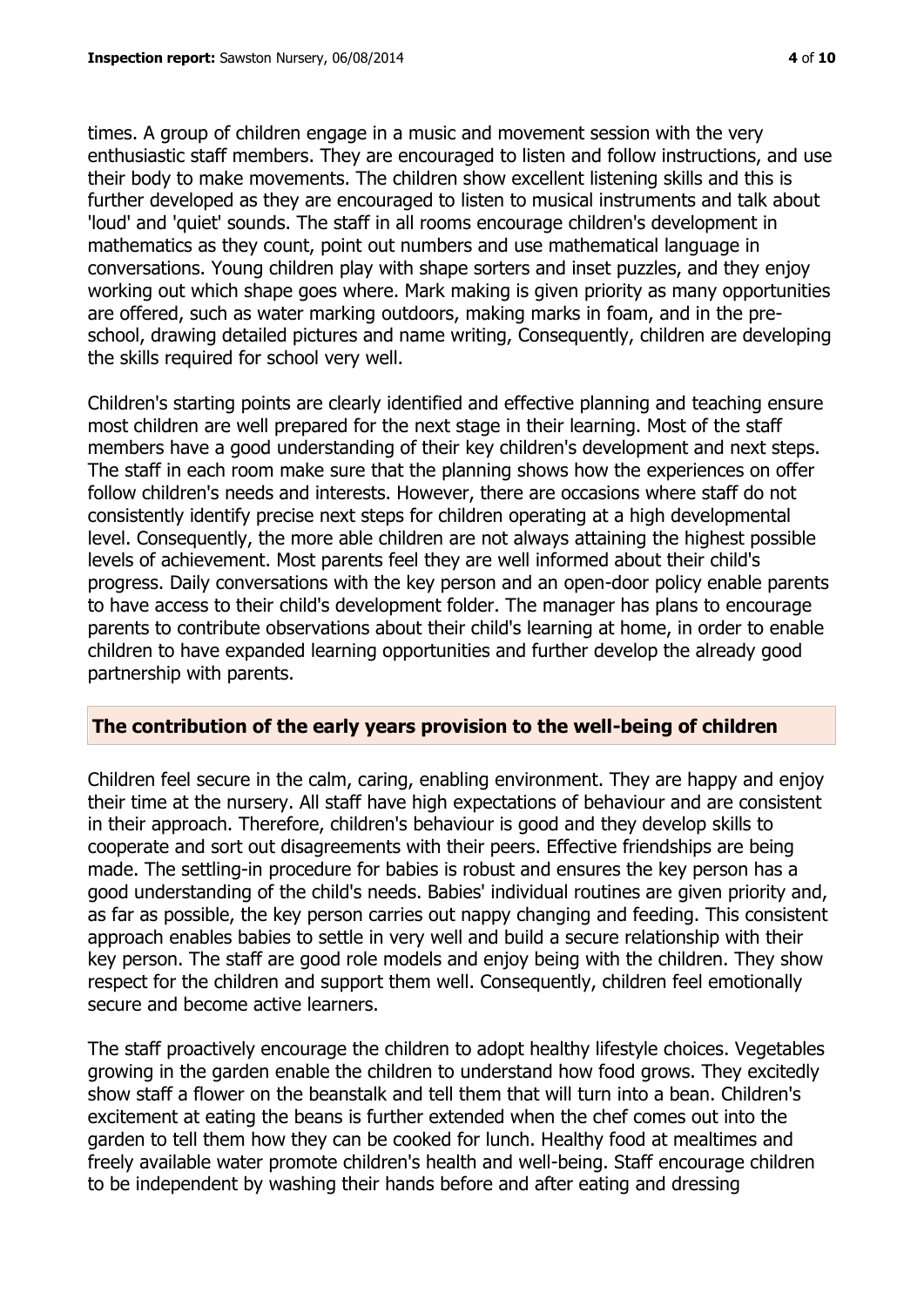themselves. The children in the pre-school room change their clothes independently for a physical sport session each week. This enables them to practise independent dressing and undressing in preparation for school routines. However, there is scope to enhance independence skills further as children are not consistently offered opportunities to be independent at mealtimes. For example, staff ask them if they want carrots sticks and cucumber, and hand the vegetables to them. The nursery actively promotes learning outdoors very well. The outdoor environment is accessible from all the nursery rooms and most of the children choose to be outdoors. The space and wide variety of resources actively promote physical development. Therefore, children are becoming proficient at balancing, running and throwing. The children show they are learning how to keep themselves safe by explaining rules and how to use equipment appropriately to each other. The staff actively use the local environment for walks and outings, such as trips to garden centres and the local park.

Parents speak very highly of the provision and feel they are supported well by the staff. Many of the parents have been involved with the nursery for many years. The staff support the parents well by listening to them and giving effective advice. For example, parents who are anxious about leaving their babies for settling sessions can stay in the nursery building and are supported by the staff as they give them regular information on how their baby is settling. Therefore, parents are reassured and the relationship with the key person is enhanced. Grandparents' week gives grandparents an opportunity to stay and play at the nursery with their grandchildren. They value the opportunity to experience the nursery first hand. The staff develop good relationships with the local schools. The schools invite the nursery children to events and teachers visit the nursery. This enables the teachers to gain an understanding of children's starting points. Therefore, children's excitement about going to school is increased and they eagerly look forward to the transition.

# **The effectiveness of the leadership and management of the early years provision**

The manager and staff understand their roles and responsibilities to meet the safeguarding and welfare requirements. A thorough recruitment and induction process is in place, with all necessary checks being made. All staff demonstrate a clear understanding of safeguarding procedures, which are reflected in the policy. They are aware of and understand their responsibility to report any concerns they have about a child. Most of the staff have a current paediatric first-aid qualification. Therefore, children are safeguarded well and are secure in the nursery.

Professional development of staff is given high priority. Many of them are currently undertaking, or have just finished National Vocational Qualifications. Continuous professional development records show that staff have attended recent relevant training courses. The positive impact of this is evident in the nursery as staff evaluate their practice. For example, attendance at course based on the 'Forest schools' has resulted in the manager actively seeking ways of how to develop this in the nursery. The manager and directors have plans to develop all the outdoor learning areas in the foreseeable future, and children's views are included. This means that they have a voice on matters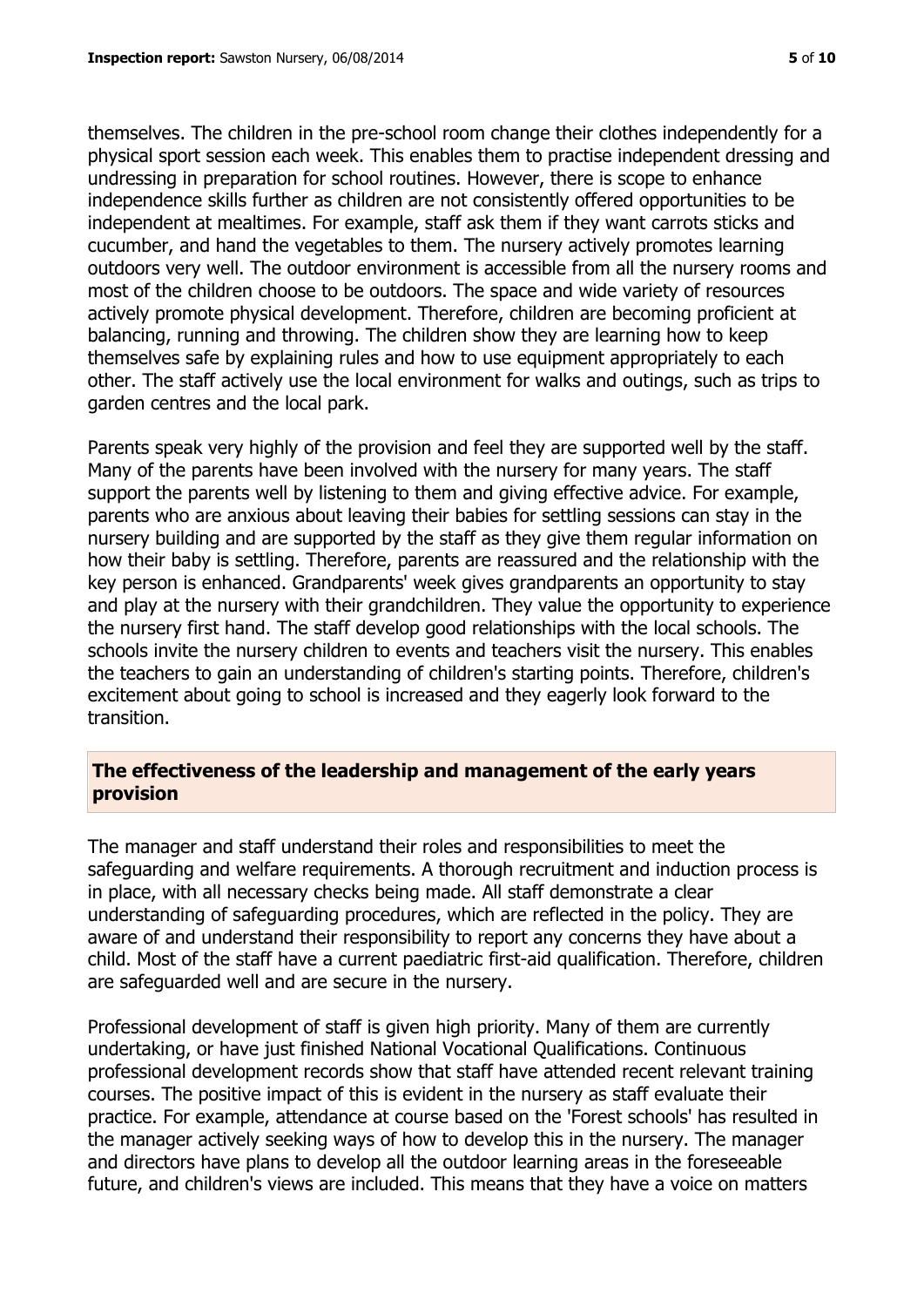concerning them and have an even deeper sense of belonging. Staff supervisions and appraisals are carried out at regular intervals. These are used to identify areas of strength and areas for development. Staff meetings are held regularly and used for self-evaluation and reflection on practice. Consequently, ongoing development is planned and the provision is strengthened further. The systems used to track children's progress are monitored by the room leaders and managers. A member of staff responsible for coordinating the learning programme ensures summative assessments and the two-yearold check are carried out at regular intervals. Consequently, most observations and assessments of children are consistent and precise.

The partnership with parents is good. Most parents feel there is a good flow of information between the nursery and home. A parent and nursery committee meets regularly to discuss relevant issues, to fund raise and to organise social events. Following the previous inspection, the nursery has built up strong links with other providers. For example, the staff have close links with the local children's centre to support parents and children who qualify for free early education for two-year-olds. The staff in the pre-school room build up effective links with local schools. Teachers visit the nursery during the summer term and the children are invited to events at the schools. The nursery is not currently caring for any children with special educational needs and/or disabilities. However, all staff are aware of the importance of working with parents and other professionals to make sure the needs of such children are met appropriately.

# **The Childcare Register**

| The requirements for the compulsory part of the Childcare Register are | Met |
|------------------------------------------------------------------------|-----|
| The requirements for the voluntary part of the Childcare Register are  | Met |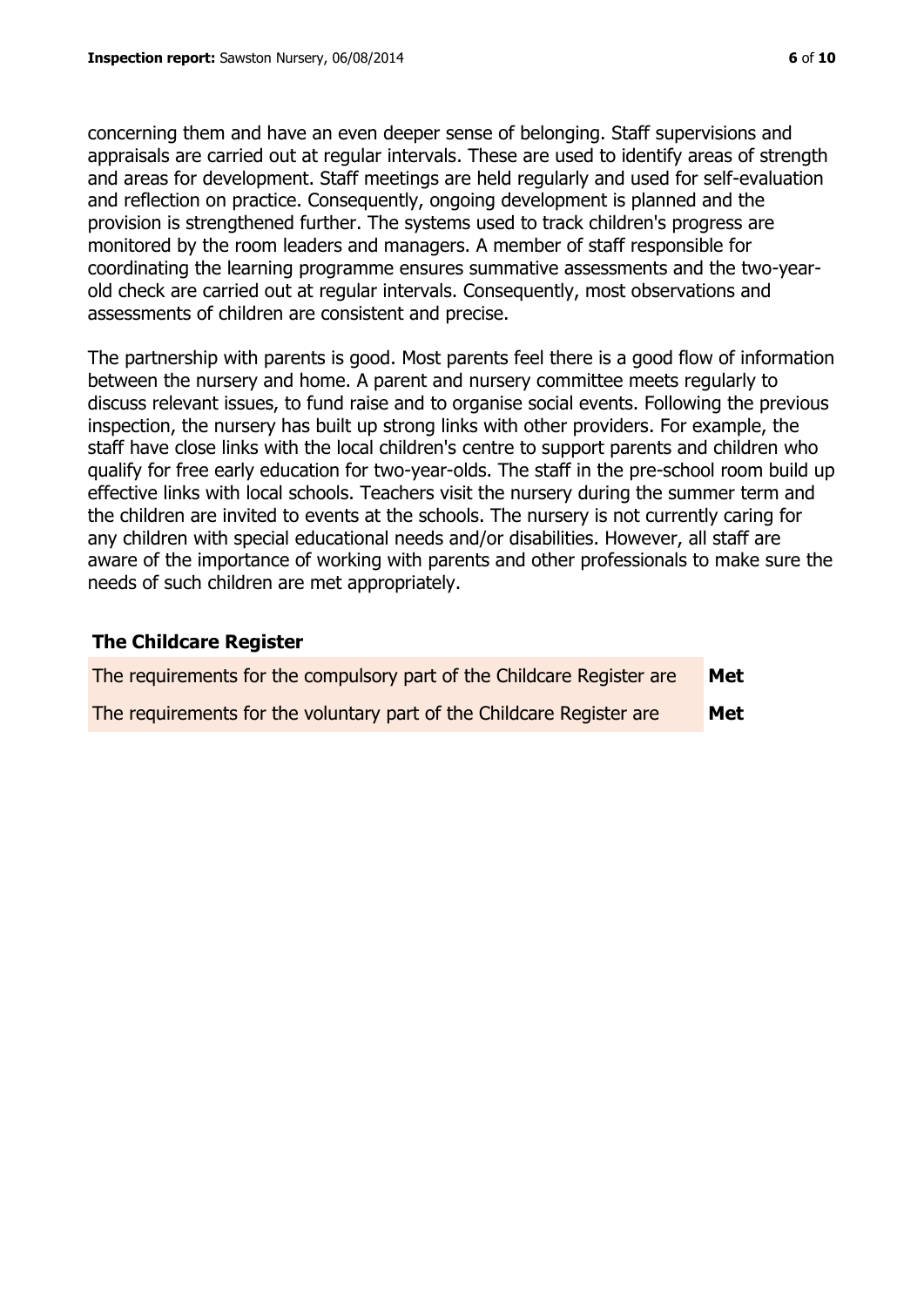# **What inspection judgements mean**

# **Registered early years provision**

| Grade   | <b>Judgement</b>               | <b>Description</b>                                                                                                                                                                                                                                                                                                                                                                                |
|---------|--------------------------------|---------------------------------------------------------------------------------------------------------------------------------------------------------------------------------------------------------------------------------------------------------------------------------------------------------------------------------------------------------------------------------------------------|
| Grade 1 | Outstanding                    | Outstanding provision is highly effective in meeting the needs<br>of all children exceptionally well. This ensures that children are<br>very well prepared for the next stage of their learning.                                                                                                                                                                                                  |
| Grade 2 | Good                           | Good provision is effective in delivering provision that meets<br>the needs of all children well. This ensures children are ready<br>for the next stage of their learning.                                                                                                                                                                                                                        |
| Grade 3 | <b>Requires</b><br>improvement | The provision is not giving children a good standard of early<br>years education and/or there are minor breaches of the<br>safeguarding and welfare requirements of the Early Years<br>Foundation Stage. We re-inspect nurseries and pre-schools<br>judged as requires improvement within 12 months of the date<br>of inspection                                                                  |
| Grade 4 | Inadequate                     | Provision that is inadequate requires significant improvement<br>and/or enforcement action. The provision is failing to give<br>children an acceptable standard of early years education and/or<br>is not meeting the safeguarding and welfare requirements of<br>the Early Years Foundation Stage. It will be monitored and<br>inspected again within six months of the date of this inspection. |
| Met     |                                | There were no children present at the time of the inspection.<br>The inspection judgement is that the provider continues to<br>meet the requirements for registration.                                                                                                                                                                                                                            |
| Not met |                                | There were no children present at the time of the inspection.<br>The inspection judgement is that the provider does not meet<br>the requirements for registration.                                                                                                                                                                                                                                |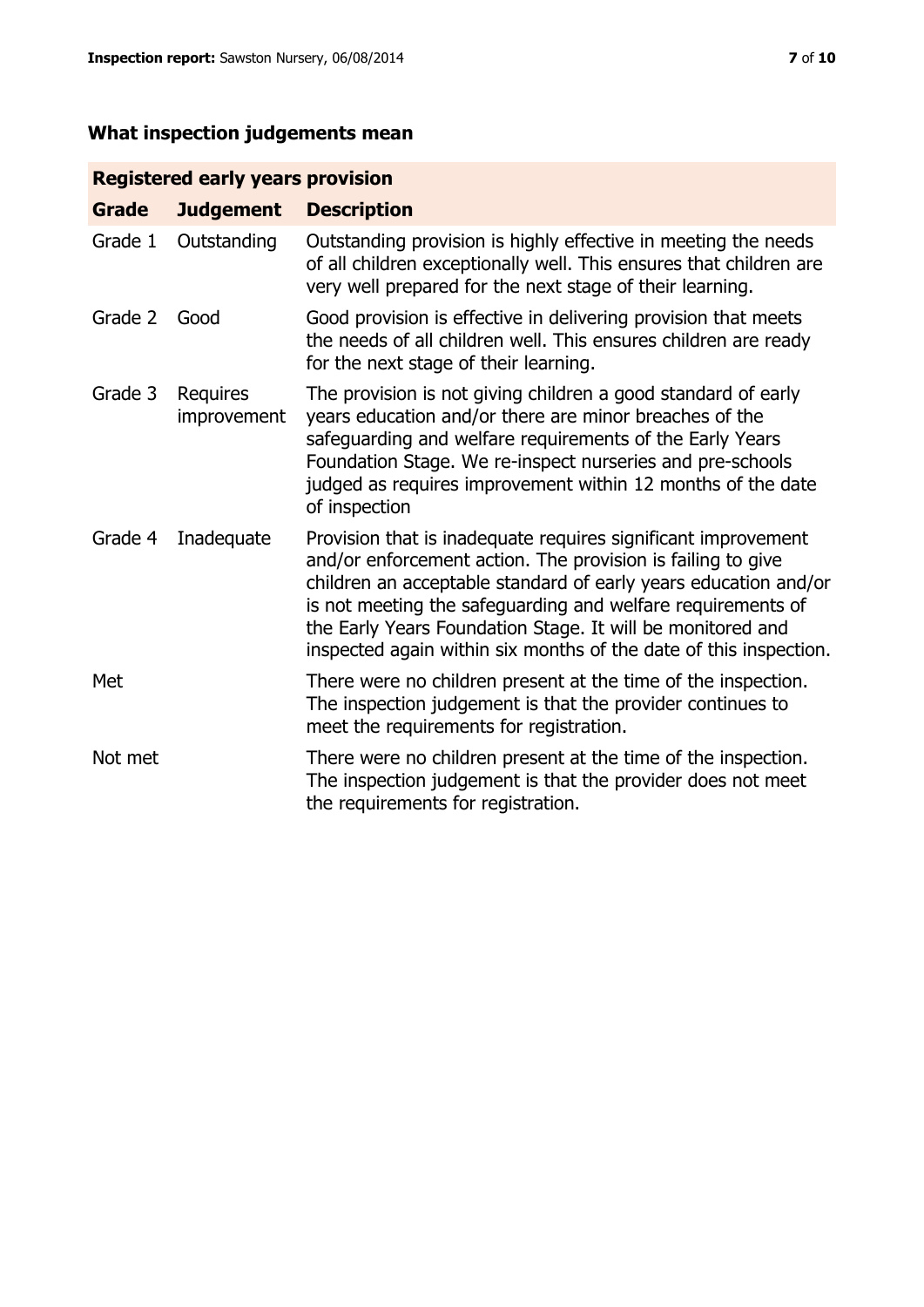# **Inspection**

This inspection was carried out by Ofsted under sections 49 and 50 of the Childcare Act 2006 on the quality and standards of provision that is registered on the Early Years Register. The registered person must ensure that this provision complies with the statutory framework for children's learning, development and care, known as the Early Years Foundation Stage.

# **Setting details**

| Unique reference number       | 221629                           |
|-------------------------------|----------------------------------|
| <b>Local authority</b>        | Cambridgeshire                   |
| <b>Inspection number</b>      | 854587                           |
| <b>Type of provision</b>      |                                  |
| <b>Registration category</b>  | Childcare - Non-Domestic         |
| Age range of children         | $0 - 17$                         |
| <b>Total number of places</b> | 54                               |
| Number of children on roll    | 133                              |
| <b>Name of provider</b>       | <b>Sawston Childcare Limited</b> |
| Date of previous inspection   | 12/08/2011                       |
| <b>Telephone number</b>       | 01223 472018                     |

Any complaints about the inspection or the report should be made following the procedures set out in the guidance *'Complaints procedure: raising concerns and making complaints* about Ofsted', which is available from Ofsted's website: www.ofsted.gov.uk. If you would like Ofsted to send you a copy of the guidance, please telephone 0300 123 4234, or email enquiries@ofsted.gov.uk.

# **Type of provision**

For the purposes of this inspection the following definitions apply:

Full-time provision is that which operates for more than three hours. These are usually known as nurseries, nursery schools and pre-schools and must deliver the Early Years Foundation Stage. They are registered on the Early Years Register and pay the higher fee for registration.

Sessional provision operates for more than two hours but does not exceed three hours in any one day. These are usually known as pre-schools, kindergartens or nursery schools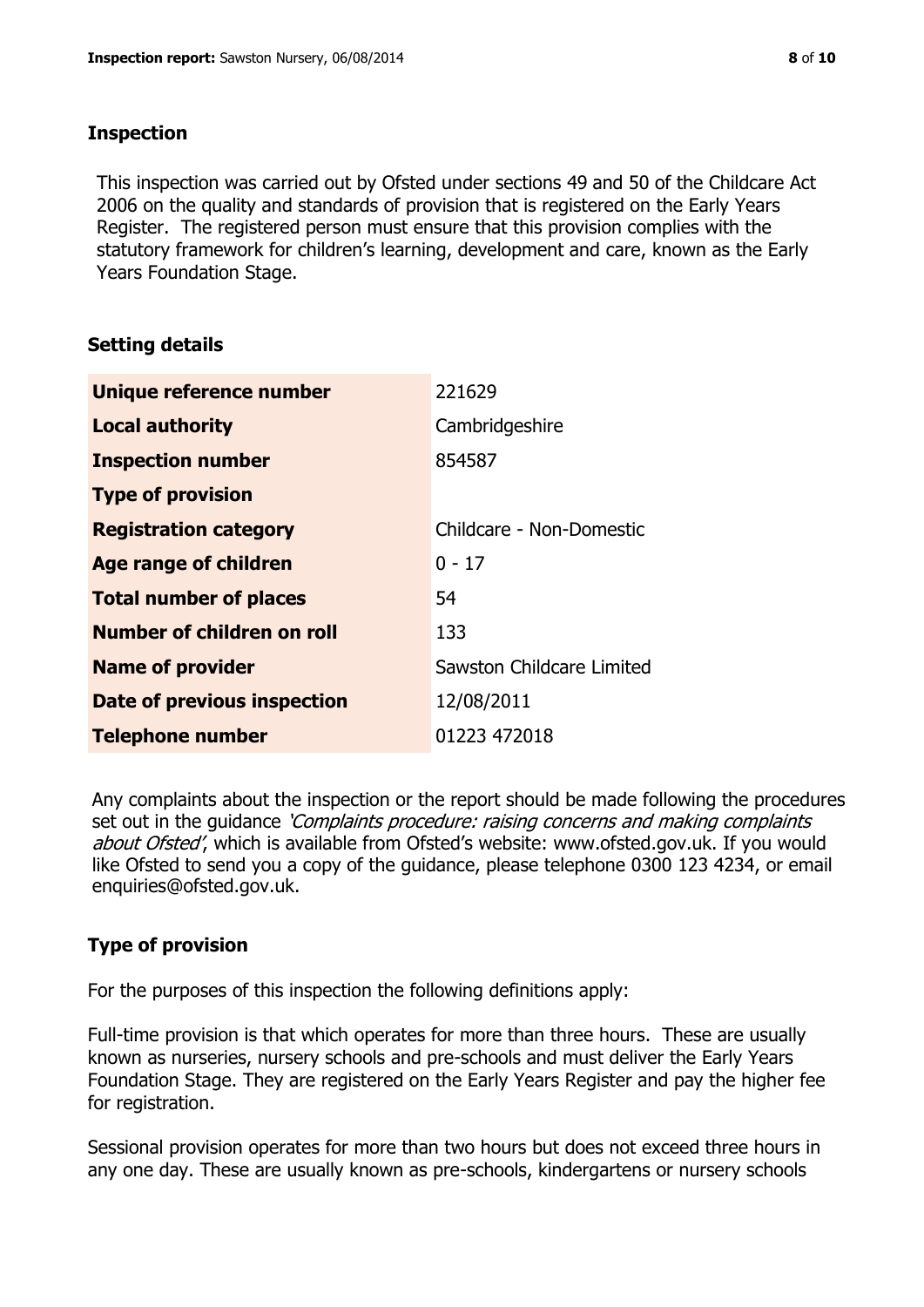and must deliver the Early Years Foundation Stage. They are registered on the Early Years Register and pay the lower fee for registration.

Childminders care for one or more children where individual children attend for a period of more than two hours in any one day. They operate from domestic premises, which are usually the childminder's own home. They are registered on the Early Years Register and must deliver the Early Years Foundation Stage.

Out of school provision may be sessional or full-time provision and is delivered before or after school and/or in the summer holidays. They are registered on the Early Years Register and must deliver the Early Years Foundation Stage. Where children receive their Early Years Foundation Stage in school these providers do not have to deliver the learning and development requirements in full but should complement the experiences children receive in school.